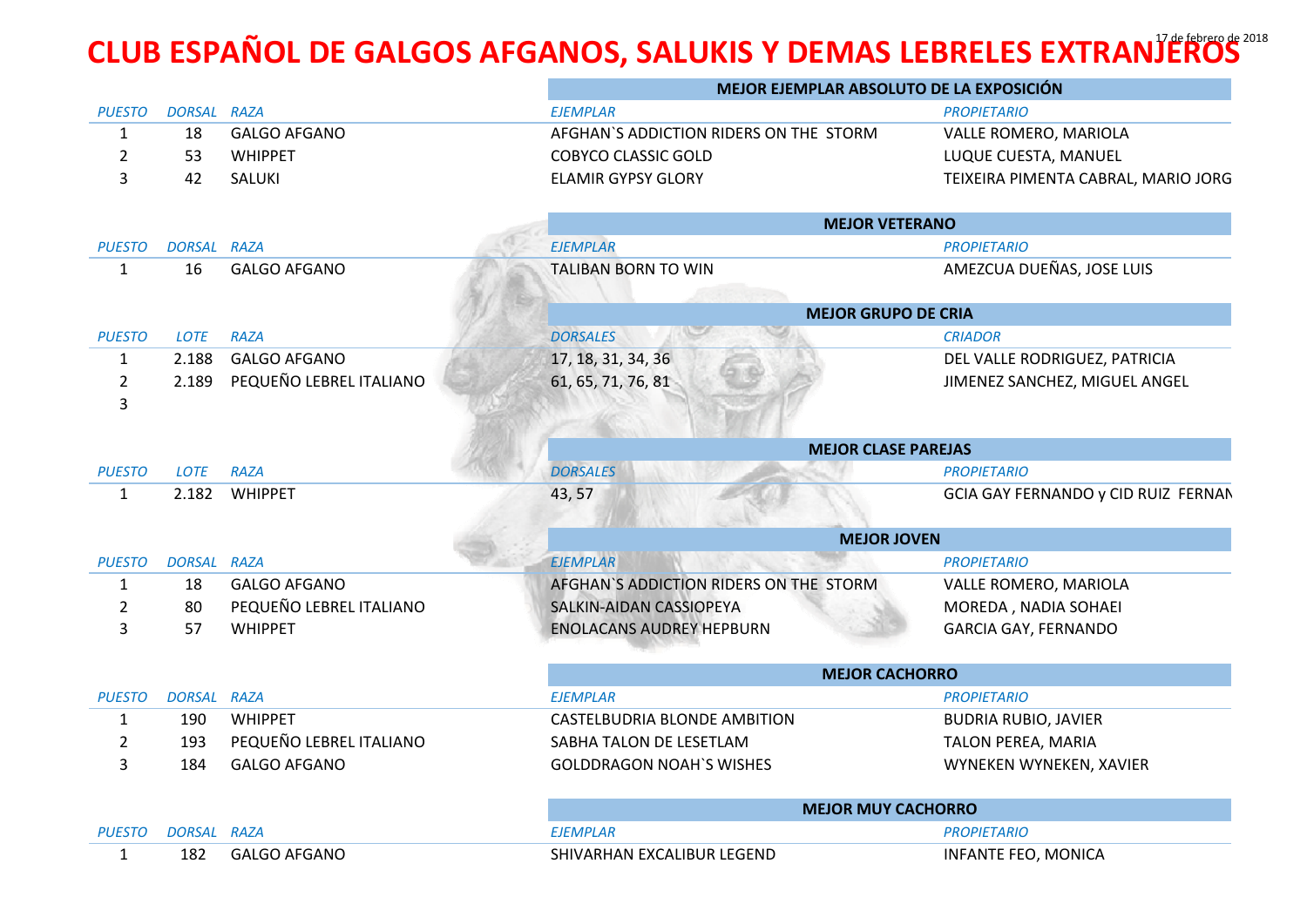## **CLUB ESPAÑOL DE GALGOS AFGANOS, SALUKIS Y DEMAS LEBRELES EXTRANJEROS** 2018

|               |               |                     | <b>MEJORES: GALOS AFGANOS</b>                |                                |
|---------------|---------------|---------------------|----------------------------------------------|--------------------------------|
| <b>PUESTO</b> | <b>DORSAL</b> | RAZA                | <b>EJEMPLAR</b>                              | <b>PROPIETARIO</b>             |
| <b>BOB</b>    | 18            | <b>GALGO AFGANO</b> | AFGHAN'S ADDICTION RIDERS ON THE STORM       | VALLE ROMERO, MARIOLA          |
| <b>BOS</b>    | 22            | <b>GALGO AFGANO</b> | INDIRA DE AFGHAN'S ADDICTION                 | FUENTES TRUJILLO TRUJILLO, ANA |
| MJ            | 18            | <b>GALGO AFGANO</b> | AFGHAN'S ADDICTION RIDERS ON THE STORM       | VALLE ROMERO, MARIOLA          |
| <b>MV</b>     | 16            | <b>GALGO AFGANO</b> | <b>TALIBAN BORN TO WIN</b>                   | AMEZCUA DUEÑAS, JOSE LUIS      |
| MMC           | 182           | <b>GALGO AFGANO</b> | SHIVARHAN EXCALIBUR LEGEND                   | <b>INFANTE FEO, MONICA</b>     |
| MC.           | 184           | <b>GALGO AFGANO</b> | <b>GOLDDRAGON NOAH'S WISHES</b>              | WYNEKEN WYNEKEN, XAVIER        |
| CAC(M)        | 9             | <b>GALGO AFGANO</b> | <b>WAYUPTOPAZ KU</b>                         | LARA NARVAEZ, NURIA            |
| CAC(H)        | 22            | <b>GALGO AFGANO</b> | INDIRA DE AFGHAN'S ADDICTION                 | FUENTES TRUJILLO TRUJILLO, ANA |
| CCJ(M)        | 18            | <b>GALGO AFGANO</b> | AFGHAN'S ADDICTION RIDERS ON THE STORM       | VALLE ROMERO, MARIOLA          |
| CCJ(H)        | 35            | <b>GALGO AFGANO</b> | <b>GOLDDRAGON SONG OF THE MOON</b>           | MARTINEZ SANCHEZ, MARIO        |
| CCV(M)        | 16            | <b>GALGO AFGANO</b> | TALIBAN BORN TO WIN                          | AMEZCUA DUEÑAS, JOSE LUIS      |
| RCAC (M)      | 8             | <b>GALGO AFGANO</b> | KHASBEK MANHATAN MURDER MYSTERY              | COTON, DIDIER                  |
| RCAC (H)      | 23            | <b>GALGO AFGANO</b> | <b>GOLDDRAGON ONE MOMENT IN TIME</b>         | JIMENEZ PEÑA, LUIS             |
| RCCJ (M)      | 17            | <b>GALGO AFGANO</b> | AFGHAN'S ADDICTION DONT NEED YOU CHEER ME UP | AMEZCUA DUEÑAS, JOSE LUIS      |
| RCCJ (H)      | 32            | <b>GALGO AFGANO</b> | <b>HERBU DIAMENTOWEJ ELITY CHARLOTTE</b>     | LIPINSKA LIPINSKA, DOROTA      |

|               |             |        |                             | <b>MEJORES: SALUKI</b> |                                     |  |
|---------------|-------------|--------|-----------------------------|------------------------|-------------------------------------|--|
| <b>PUESTO</b> | DORSAL RAZA |        | <b>EJEMPLAR</b>             |                        | <b>PROPIETARIO</b>                  |  |
| <b>BOB</b>    | 42          | SALUKI | <b>ELAMIR GYPSY GLORY</b>   |                        | TEIXEIRA PIMENTA CABRAL, MARIO JORG |  |
| <b>BOS</b>    | 39          | SALUKI | AZIZ QASEEM AL ARAMIKA      |                        | <b>BACK, MONICA</b>                 |  |
| MC            | 186         | SALUKI | PERSIAN DRAGON BVLGARI      |                        | ECHEVERRIA, VISITACION              |  |
| CAC(M)        | 39          | SALUKI | AZIZ QASEEM AL ARAMIKA      |                        | <b>BACK, MONICA</b>                 |  |
| CAC (H)       | 42          | SALUKI | ELAMIR GYPSY GLORY          |                        | TEIXEIRA PIMENTA CABRAL, MARIO JORG |  |
| RCAC (M)      | 38          | SALUKI | AZIZ PARTAM AL ARAMIKA      |                        | <b>BACK, MONICA</b>                 |  |
| RCAC (H)      | 41          | SALUKI | CARAVAN CHADIDJA EL SHAMMAR |                        | INDAL FREDHJEM, EVY J               |  |